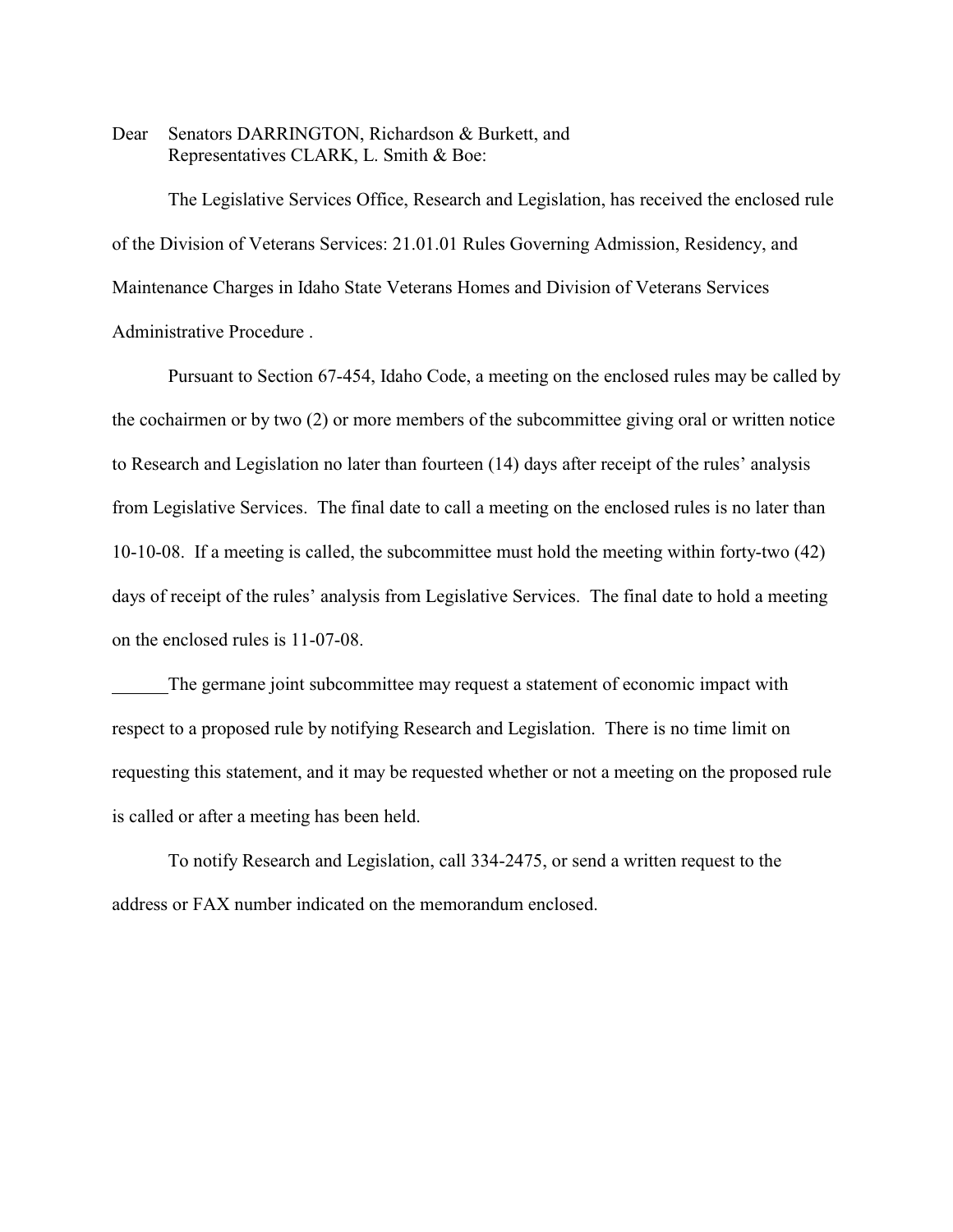# **MEMORANDUM**

| TO:             | Rules Review Subcommittee of the Senate Judiciary, Rules & Administrative<br>Committee and the House Judiciary, Rules & Administrative Committee                                                                                             |
|-----------------|----------------------------------------------------------------------------------------------------------------------------------------------------------------------------------------------------------------------------------------------|
| FROM:           | Brooke Murdoch, Research Analyst                                                                                                                                                                                                             |
| DATE:           | September 23, 2008                                                                                                                                                                                                                           |
| <b>SUBJECT:</b> | Division of Veterans Services – IDAPA - 21.01.01 – Rules Governing Admission,<br>Residency, and Maintenance Charges in Idaho State Veterans Homes and<br>Division of Veterans Services Administrative Procedure<br>(Docket No. 21-0101-0801) |

The Division of Veterans Services submits notice of proposed rulemaking at IDAPA 21.01.01 – Rules Governing Admission, Residency, and Maintenance Charges in Idaho State Veteran Homes and Division of Veterans Services Administrative Procedure. The Division states that the proposed rule is designed to address an increase in complicated appeals and to provide a more efficient appeal process that is aligned with the Administrative Procedure Act. In this regard, the rule allows the Division Administrator to designate a hearing officer other than the Veterans Affairs Commission when the issues are legally complex or the Commission does not have sufficient time. The rule also incorporates language from the Administrative Procedure Act in connection with the issuance and review of written orders. In addition, the rule reflects other revisions. Specifically, the rule augments the provision relating to transfer and discharge to include a transfer or discharge prompted by absence or voluntary action. The rule clarifies that a determination of discharge based on excessive unauthorized absences is discretionary rather than mandatory. Finally, the rule revises notice requirements, primarily in connection with nursing care. The Division states that negotiated rulemaking was not conducted because of the simple nature of the rulemaking.

We note a few minor suggestions. In Subsections 350.01 and 350.02, the word "transferred" should read "transfer" in the present tense. In Subsections 980.03.a. and 980.04.a., we pose the question as to whether the word "transfer" should be included so that the subsections read "Transfer or discharge notices must be sent…." In Subsection 980.05.a., we suggest adding a brief clause alerting the reader of the exception to the thirty day notice period specified in Subsection 980.05.d. For instance, it could read "…date of the action, except under the conditions noted in Subsection 980.05.d." In Subsection 980.05.c., we suggest changing the latter part of the sentence to include the word "discharge" to read "...Home's to discharge or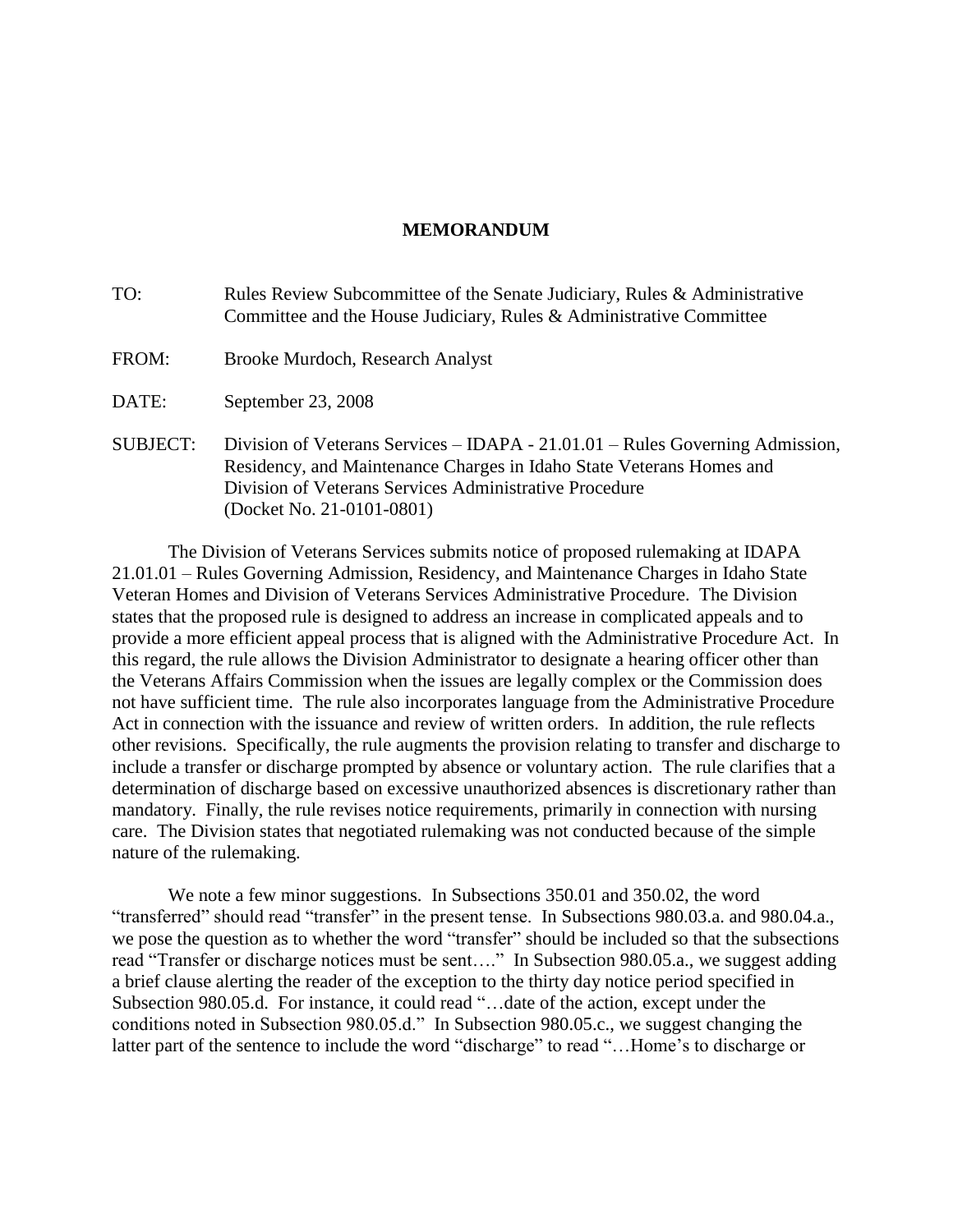transfer." We pose the question as to whether the word "transfer" was intentionally excluded from the notice deadlines specified in Subsection 980.05.d. Additionally, we suggest adding the word "general" so that Subsection 980.05.d. reads "Notice of general discharge…." In Section 982.01, the second use of the word "Commission" may want to be replaced with "hearing officer" to read "…contested cases before the hearing officer…." This might better align the language in this Section with revisions made elsewhere in the proposed rule. Section 982.05 should be changed to Section 982.03. In Subsection 982.03.e.i., we pose the question as to whether the word "general" should be included to read "…or a general discharge for unauthorized absences under Paragraph 350.02.k.…." Also in Subsection 982.03.e.i., we pose the question as to whether the word "transfer" was intentionally excluded from action to be taken on benefits in relation to Subsection 350.02 and whether the term "discharge" was intentionally excluded from action to be taken on benefits in connection with Subsection 350.03. In Subsection 983.01.g., reference to Subsection 983.08 should be changed to 983.07. In Subsection 983.07, the word "devices" should be changed to "device" in the singular. In Subsection 983.08, the letter "t" in the word "the" in the first sentence should be a lower case. In Subsection 984, the period (.) after the word "hearings" should be deleted. There are two Subsections identified as 984.02.c, one with revisions and one without. In Subsection 984.14.b., the word "field" should be changed to "filed." In Subsection 984.15, we pose the question as to whether "contested case proceeding" should be changed to "hearing." Additionally, in Subsections 984.15.f., 984.15.g. and 985.03, it appears the word "Commission" should be replaced with "hearing officer" in order to be consistent with the proposed revisions.

Aside from the minor observations and questions posed, the rule appears to be within the authority of the Division pursuant to Section 65-202, Idaho Code.

cc: David E. Brasuell, Division of Veterans Services Jim Adams, Administrative Support Manager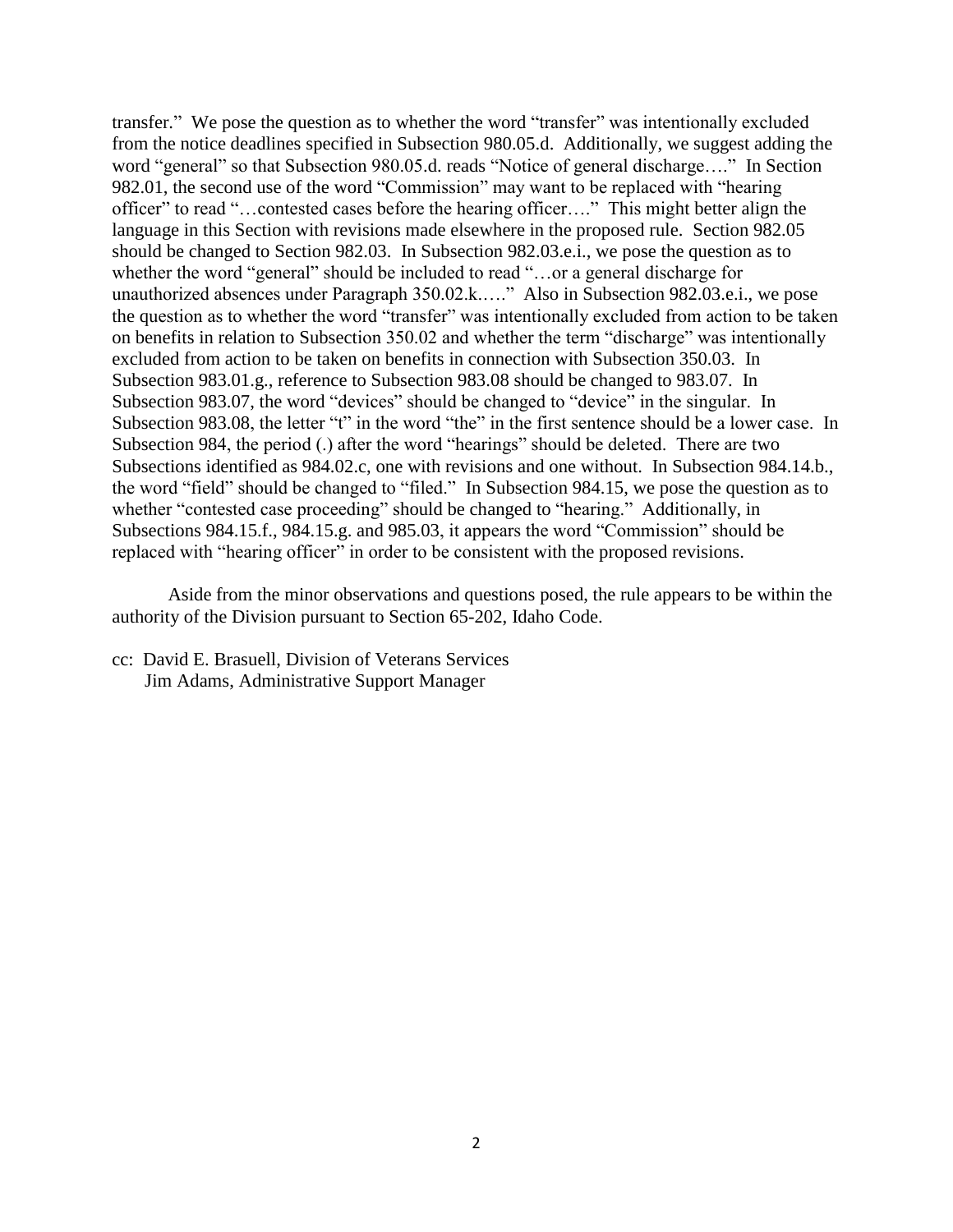# **IDAPA 21 - DIVISION OF VETERANS SERVICES**

### **21.01.01 - RULES GOVERNING ADMISSION, RESIDENCY, AND MAINTENANCE CHARGES IN IDAHO STATE VETERANS HOMES AND DIVISION OF VETERANS SERVICES ADMINISTRATIVE PROCEDURE**

## **DOCKET NO. 21-0101-0801**

### **NOTICE OF RULEMAKING - PROPOSED RULE**

**AUTHORITY**: In compliance with Section 67-5221(1), Idaho Code, notice is hereby given that this agency has initiated proposed rulemaking procedures. The action is authorized pursuant to Section 65-202, Idaho Code.

**PUBLIC HEARING SCHEDULE:** Public hearing(s) concerning this rulemaking will be scheduled if requested in writing by twenty-five (25) persons, a political subdivision, or an agency, not later than October 15, 2008.

The hearing site(s) will be accessible to persons with disabilities. Requests for accommodation must be made not later than five  $(5)$  days prior to the hearing, to the agency address below.

**DESCRIPTIVE SUMMARY:** The following is a nontechnical explanation of the substance and purpose of the proposed rulemaking:

The Division has been involved in increasingly complicated appeals. The revisions align the appeals process with the Administrative Procedure Act and provide changes designed to accommodate more complicated appeals. The Division has also noted gaps in its rules concerning notices to applicants and residents. The revisions provide provisions to address these gaps. The revisions establish provisions addressing notices of transfer and notices of discharge for bases not previously addressed. They allow the Administrator to designate a hearing officer other than the Veterans Affairs Commission where the issues are legally complex or where the Commission does not have sufficient time to handle the matter. The proposed rules also revise the procedures relating to appeals to provide a more efficient process that aligns the procedures with the Administrative Procedure Act.

**FEE SUMMARY: The** following is a specific description of the fee or charge imposed or increased: N/A

**FISCAL IMPACT:** The following is a specific description, if applicable, of any negative fiscal impact on the state general fund greater than ten thousand dollars (\$10,000) during the fiscal year resulting from this rulemaking: None.

**NEGOTIATED RULEMAKING:** Pursuant to 67-5220(1), Idaho Code, negotiated rulemaking was not conducted because of the simple nature of the rulemaking*.*

**ASSISTANCE ON TECHNICAL QUESTIONS, SUBMISSION OF WRITTEN COMMENTS:** For assistance on technical questions concerning the proposed rule, contact Jim Adams, Administrative Support Manager, (208) 246-8770*.*

Anyone may submit written comments regarding this proposed rulemaking. All written comments must be directed to the undersigned and must be delivered on or before October 22, 2008.

DATED this 18th day of August, 2008.

David E. Brasuell, Administrator Division of Veterans Services 320 Collins Road Boise, ID 83702 Phone: (208) 334-351 Fax: (208) 334-2627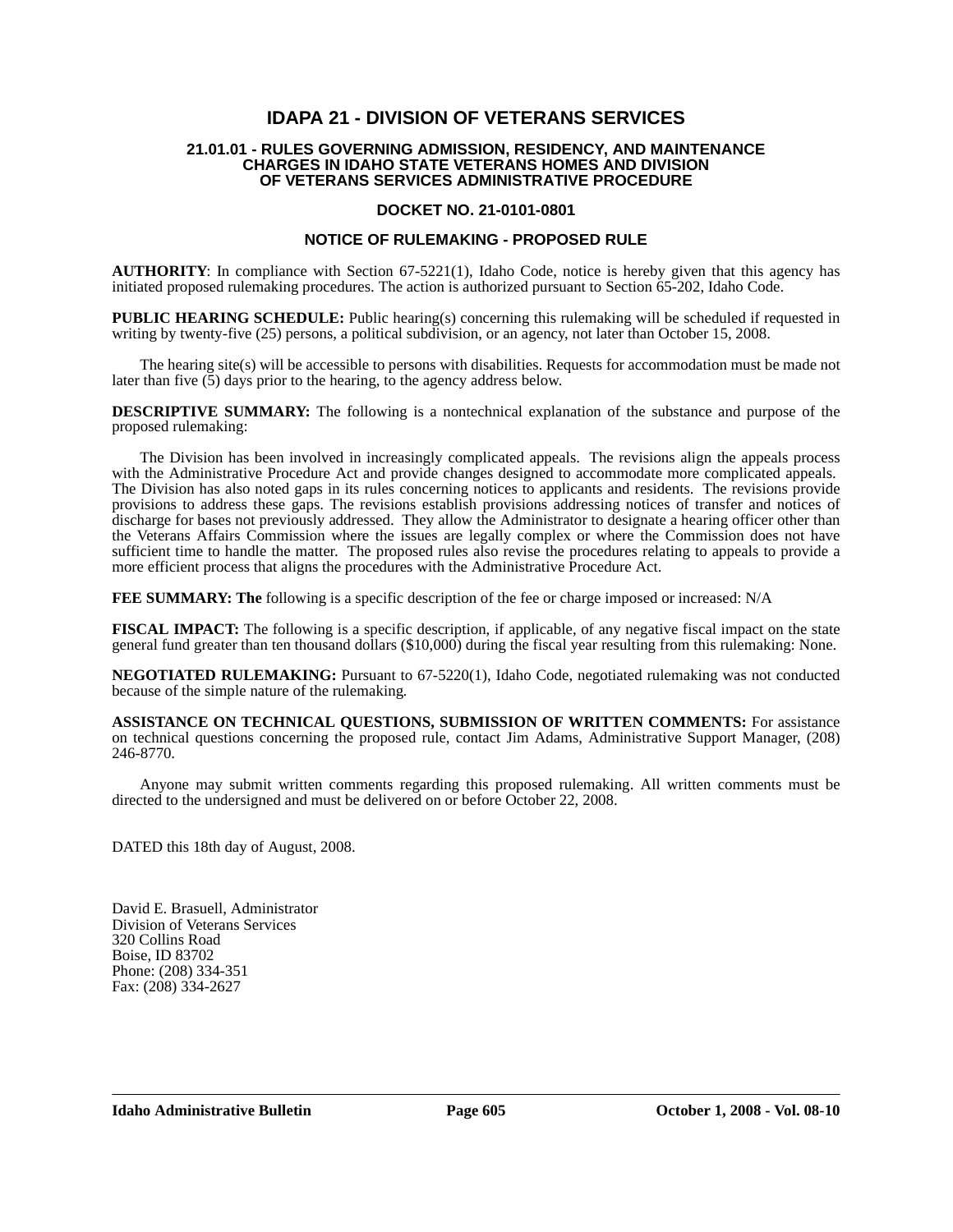## **THE FOLLOWING IS THE TEXT OF DOCKET NO. 21-0101-0801**

## **202. ACKNOWLEDGMENT OF CONDITIONS LEADING TO DISCHARGE.**

Upon admission to a Home, each resident will be advised in writing of the conditions under which immediate discharge will occur, as specified in S*ubs*ection 350*.01* of these rules. Each resident must acknowledge receipt of this information by signature, and that acknowledgment will be a permanent part of each resident's file.  $\frac{(3-30-01)}{(1-0.50)}$ 

# *(BREAK IN CONTINUITY OF SECTIONS)*

## **350. TRANSFER AND DISCHARGE OF RESIDENTS.**

A resident can be transferred or discharged, for a period to be determined by the Home Administrator, for the bases set forth in Section 350 of these rules. The Home Administrator will provide notice of <u>transfer or</u> discharge and the opportunity to appeal a transfer or discharge in accordance with Section 9820 of these rules.  $(4.2 \text{$ opportunity to appeal a transfer or discharge in accordance with Section 9820 of these rules.

**01. Emergency Discharge** or **Transferred**. Upon determination by the Home Administrator that an cy exists, a resident may be immediately discharged or transferred.  $(42.08)()$ emergency exists, a resident may be immediately discharged or transferred.

**02. General Discharge or Transferred**. If the Home Administrator determines that one (1) or more of the following is present or has occurred, the resident may be *given notice in accordance with Subsection 982.03 of these rules and* discharged or transferred from the Home: *(4-2-08)*( )

**a.** Possession of a lethal weapon of any kind by the resident on Division property; possession of wine, beer, or liquor by the resident on Division property; or possession of a controlled substance or medication by the resident, unless prescribed by the resident's physician; (4-2-08)

|                 | b. | The resident's excessive or habitual intoxication;                                                                                             | $(4-2-08)$ |
|-----------------|----|------------------------------------------------------------------------------------------------------------------------------------------------|------------|
|                 | c. | Disruption of the peace of the Home by the resident;                                                                                           | $(4-2-08)$ |
|                 | d. | The resident strikes or threatens harm to another person;                                                                                      | $(4-2-08)$ |
|                 | е. | The resident willfully destroys or wrongfully appropriates state or another person's property;                                                 | $(4-2-08)$ |
|                 | f. | The resident commits a felony;                                                                                                                 | $(4-2-08)$ |
|                 | g. | The resident uses abusive language or gestures or intentionally commits assault or battery;                                                    | $(4-2-08)$ |
|                 | h. | The resident fails to comply with the rules of this Chapter or a written directive of the Home<br>Administrator or the Division Administrator; | $(4-2-08)$ |
|                 | i. | The financial conditions set forth in Section 950 of these rules are present;                                                                  | $(4-2-08)$ |
|                 | j. | The resident engages in a pattern of behavior that infringes upon the rights of another person;                                                | $(4-2-08)$ |
| of these rules; | k. | The resident has unauthorized absences from the Home in excess of those permitted by Section 352                                               | $(4-2-08)$ |
|                 | 1. | Continued residency at the Home by the resident presents a danger to the resident or other persons;                                            | $(4-2-08)$ |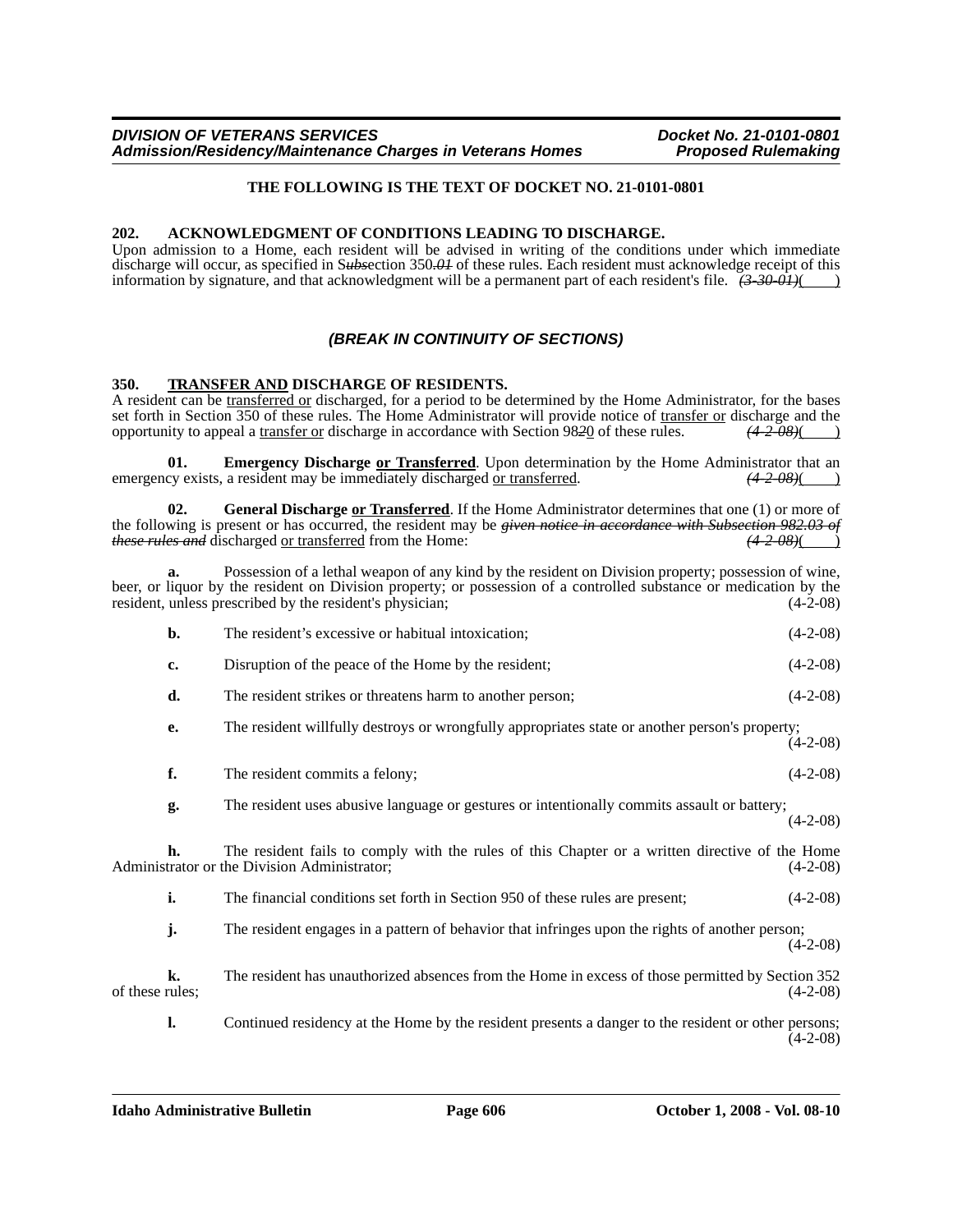**m.** The resident is required by law to register as a sex offender and the Home has determined that the Home must provide resources in excess of those provided to other residents to ensure the safety of the resident or other persons; (4-2-08)

**n.** The resident does not meet the requirements and limitations set forth in Section 100 of these rules. (4-2-08)

**03. Discharge or Transfer During Absence**. A resident who is absent from the Home may be discharged or transferred due to one  $(1)$  or more of the following:

**a.** The Home will not have the capability or services to provide an appropriate level of care to the resident upon the resident's return to the Home;

**b.** The resident has not returned to the Home from an absence prior to the expiration of the bed hold period established by a third party payer paying more than half of the resident's maintenance charges; ( )

**c.** The resident ceases to pay the resident's maintenance charges or a bed hold charge applicable to an absence. ( )

**Voluntary Transfer or Discharge**. A resident may be transferred or discharged at any time upon voluntary consent of the resident.

## **351. (RESERVED).**

## **352. UNAUTHORIZED ABSENCES -- RESIDENTIAL AND DOMICILIARY CARE.**

**01. Unauthorized Absences Prohibited**. For residential and domiciliary care residents, no more than three (3) unauthorized absences may be accumulated in a thirty (30) day period. If more than three (3) unauthorized absences are accumulated, the resident *will* may be discharged for a period of thirty (30) days.  $\left(3-30-01\right)$ 

**02. Yearly Maximum**. The maximum number of unauthorized absences allowable in a one (1) year period is twelve (12). Any resident who exceeds twelve (12) unauthorized absences in one (1) year *will* may be discharged for a period of up to one (1) year.  $\left(3\text{-}30\text{-}01\right)$ 

**03. Readmission Requirements**. Residents discharged *pursuant to this Section* for unauthorized absences must reapply for admission and are subject to the same restrictions and conditions as other applicants.

*(3-30-01)*( )

## *(BREAK IN CONTINUITY OF SECTIONS)*

## **9***80***16. MONTHLY CHARGES AND ALLOWANCES.**

**01. Nursing Care**. Pursuant to Section 66-907, Idaho Code, maximum monthly charges and allowances are established by the Division Administrator with the advice of the Commission. A schedule of charges and allowances will be available in the business office of each Home. Charges and allowances will be reviewed from time to time by the Division Administrator and the Commission. (3-30-01)

**a.** Changes to Charges and Allowances. Members of the public may comment on proposed changes at meetings of the Commission when changes are considered. (3-30-01)

**b.** Notification and Posting. When changes are made to charges or allowances, residents or their families or sponsors will receive written notification and changes will be posted in the business office of each Home a minimum of thirty (30) days prior to the effective date of the change. (3-30-01)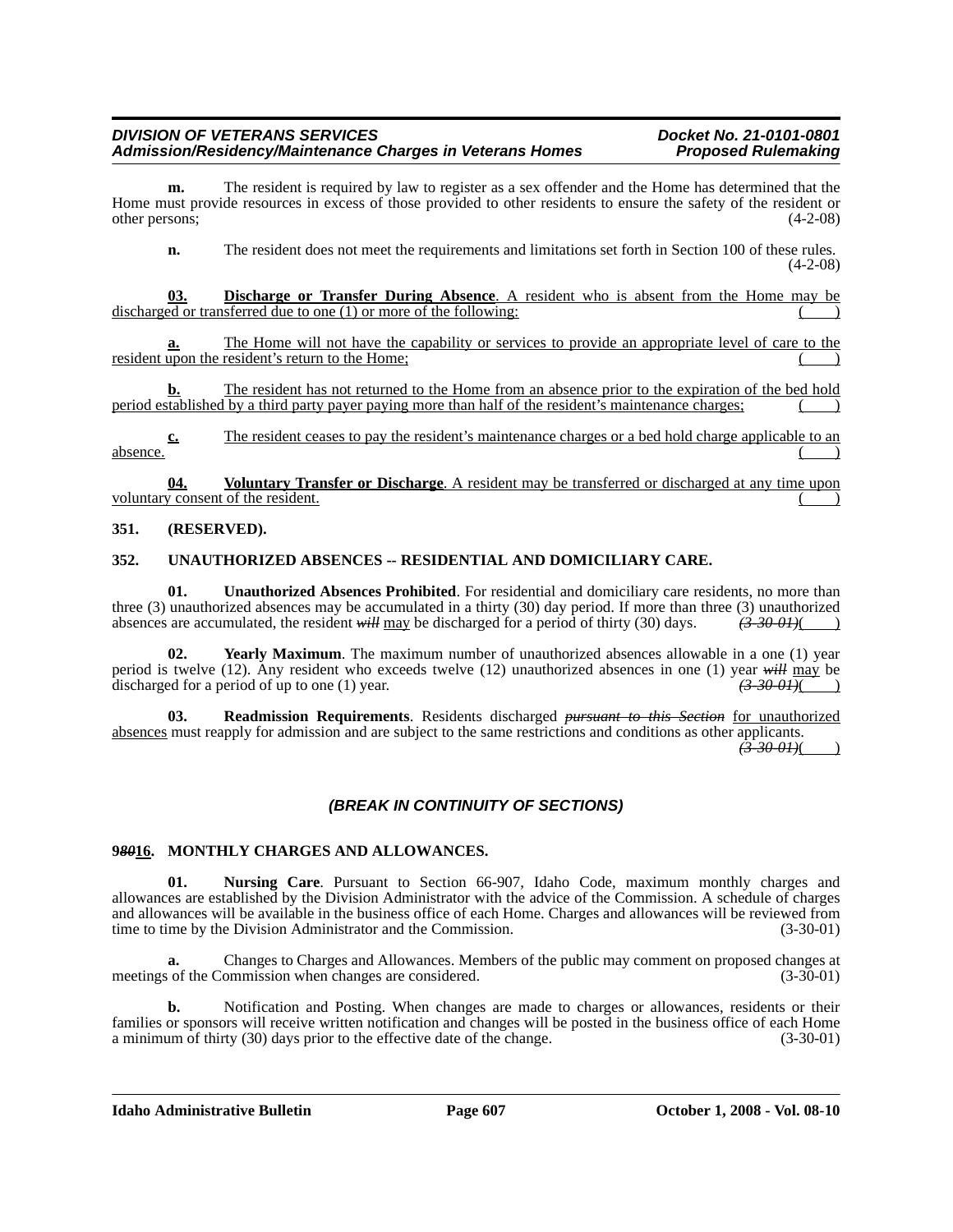**02. Residential and Domiciliary Care**. Pursuant to Section 66-907, Idaho Code, maximum monthly charges and allowances are established by the Division Administrator with the advice of the Commission. A schedule of charges and allowances will be available in the business office of the Homes. Allowances will be reviewed from time to time by the Division Administrator and the Commission. (3-20-04)

**a.** Changes to Charges and Allowances. Pursuant to Paragraphs 915.05.b. and 915.05.c. of these rules, monthly charges for residential and domiciliary care will be adjusted automatically when a change is made to the current maximum annual rate of VA pension for a single veteran pursuant to Public Law 95588 divided by twelve (12). Relative to monthly allowances, members of the public may comment on proposed changes at meetings of the Commission when changes are considered. (3-30-01)

**b.** Notification and Posting of Changes to Allowances. When changes are made to allowances, residents or their families or sponsors will receive written notification, and changes will be posted in the business office of the Veterans Homes a minimum of thirty (30) days prior to the effective date of the change. (3-20-04)

## **91***6***7. -- 949. (RESERVED).**

# *(BREAK IN CONTINUITY OF SECTIONS)*

# *SECTION 980 HAS BEEN MOVED AND RENUMBERED TO SECTION 916.*

### **980. NOTICE OF ACTION RESIDENT TRANSFER OR DISCHARGE AND NOTICE OF DENIAL OF AN APPLICATION FOR RESIDENCY.**

|                            |            | The Home Administrator or his designee must notify the applicant or resident of any action to be taken regarding<br>rejection of an application or transfer or discharge from a Home.                                  |     |
|----------------------------|------------|------------------------------------------------------------------------------------------------------------------------------------------------------------------------------------------------------------------------|-----|
|                            | <u>01.</u> | <b>Form of Notice.</b> The notice of intended action must be in writing.                                                                                                                                               |     |
|                            | 02.        | <b>Content of Notice.</b> The notice must state the following:                                                                                                                                                         |     |
| a.                         |            | The reason for the impending action and a reference to the pertinent rules under which the action is<br>being brought or decision has been made;                                                                       |     |
| <u>b.</u>                  |            | The effective date of the action;                                                                                                                                                                                      |     |
| c.<br>these rules; and     |            | The applicant's or resident's right to request a hearing according to the provisions in Section 982 of                                                                                                                 |     |
| $\mathbf{d}$ .             |            | The procedure for requesting a hearing, as provided in Subsection 982.03 of these rules.                                                                                                                               |     |
|                            | 03.        | <b>Notification Deadlines for Domiciliary Care.</b> The following notification deadlines<br>established for Domiciliary Care only:                                                                                     | are |
| a.                         |            | Discharge notices must be sent to the resident three (3) days prior to the intended effective date of<br>the action, except under the conditions noted in Subsections 350.01 and 350.03 through 350.04 of these rules. |     |
| b.                         |            | Notification of findings of ineligibility for residency will be mailed to the applicant within three (3)<br>working days after receipt of the completed application citing the reasons for rejection.                  |     |
| for Residential Care only: | 04.        | <b>Notification Deadlines for Residential Care.</b> The following notification deadlines are established                                                                                                               |     |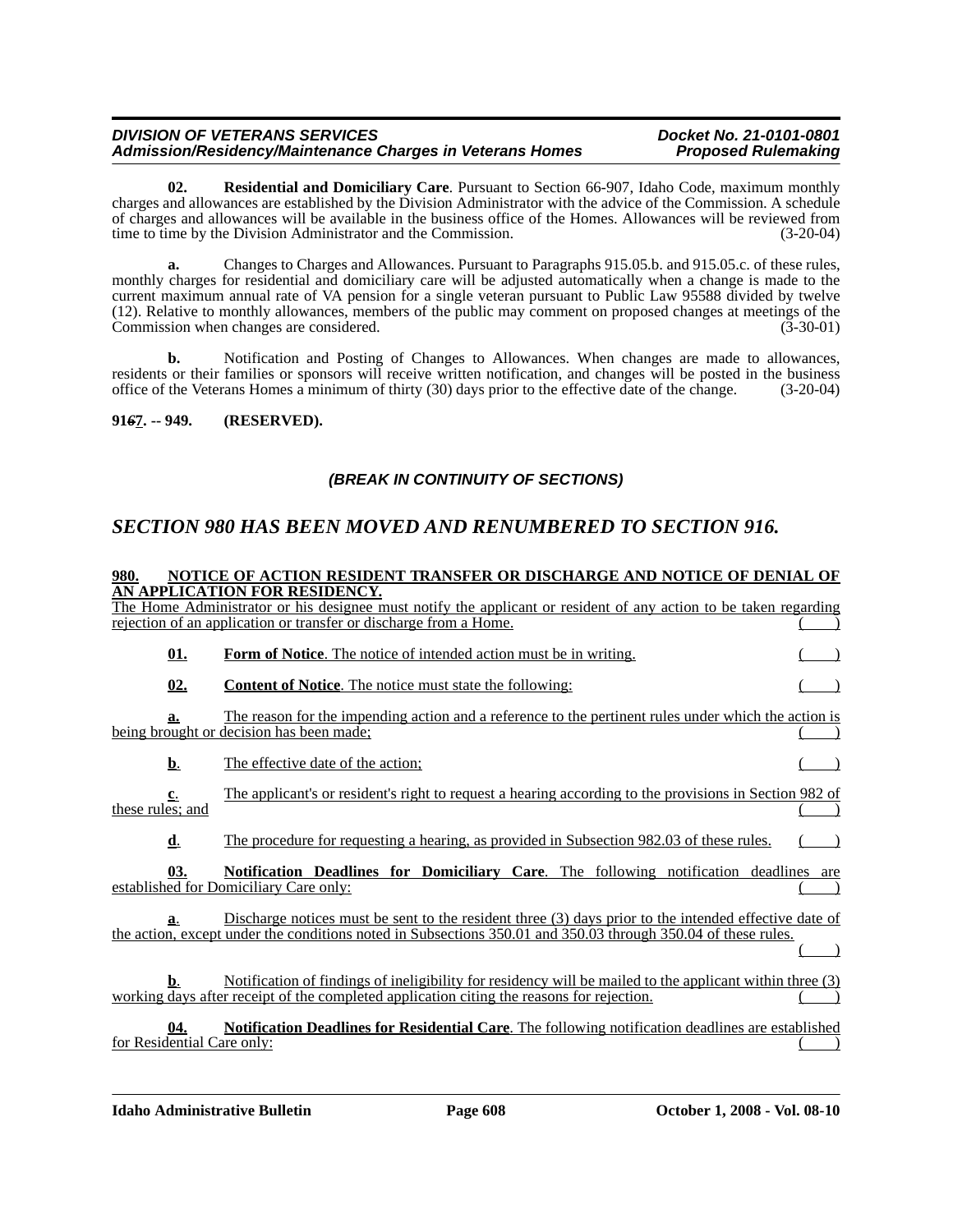Discharge notices must be sent to the resident fifteen (15) days prior to the intended effective date of the action, except under the conditions noted in Subsections 350.01 and 350.03 through 350.04 of these rules.  $($   $)$ **b.** Notification of findings of ineligibility for residency will be mailed to the applicant within three (3) working days after receipt of the completed application citing the reasons for rejection. **05. Notification Deadlines for Nursing Care**. The following notification deadlines are established for Nursing Care only: **a**. Notices of general discharge or transfer pursuant to Subsection 350.02 of these rules must be sent to the resident thirty (30) days prior to the intended effective date of the action. **b.** Notices of emergency discharge or transfer pursuant to Subsection 350.01 of these rules must be sent to the resident as soon as practical. **c**. Notices of discharge or transfer during absence pursuant to Subsection 350.03 of these rules must be sent to the resident within three  $(3)$  working days of the Home's determination to transfer. **d**. Notice of discharge for unauthorized absences pursuant to Paragraph 350.02.k. of these rules must be sent to the resident within three  $(3)$  days of the last unauthorized absence establishing a basis for discharge. **e**. The Home is not required to provide notice of voluntary transfer or discharge pursuant to Subsection 350.04 of these rules. **f**. Notification of the denial of an application for residency will be mailed to the applicant within three (3) working days after receipt of the completed application citing the reasons for rejection. ( ) **06. Notice of Denial of Emergency Relief**. The Veterans Services Program Supervisor or his designee must notify the applicant of the denial of his application for emergency relief. **a.** The notice of denial must be in writing. **b.** The notice must state the following: i. The reason for denial and a reference to the pertinent rules under which the denial was made; and  $($  ) ii. The applicant's right to request a hearing according to the provisions in these rules; and iii. The procedure for requesting a hearing, as provided in Subsection 982.03 of these rules. **c.** Notice of denial of emergency relief will be mailed to the applicant within three (3) working days  $\frac{a}{b}$  receipt of the completed application.

## **981. APPEAL PROCEDURE.**

Upon notification to a resident of transfer or discharge from a Home by the Home Administrator, the resident may request a hearing in accordance with the provisions in Section 982, "Provisions for Contested Cases," of these rules. Any additional violation of Home rules by a resident while on notice *for disciplinary action* of transfer or discharge will be treated independent of any pending appeal. will be treated independent of any pending appeal.

## **982. PROVISIONS FOR CONTESTED CASES.**

**01. Inapplicability of Idaho Rules of Administrative Procedure of the Attorney General**. All contested cases shall be governed by the provisions of these rules. The Commission and Division Administrator find that the provisions of IDAPA 04.11.01, et seq., "Idaho Rules of Administrative Procedure of the Attorney General," are inapplicable and inappropriate for contested cases before the Commission, because of the specific and unique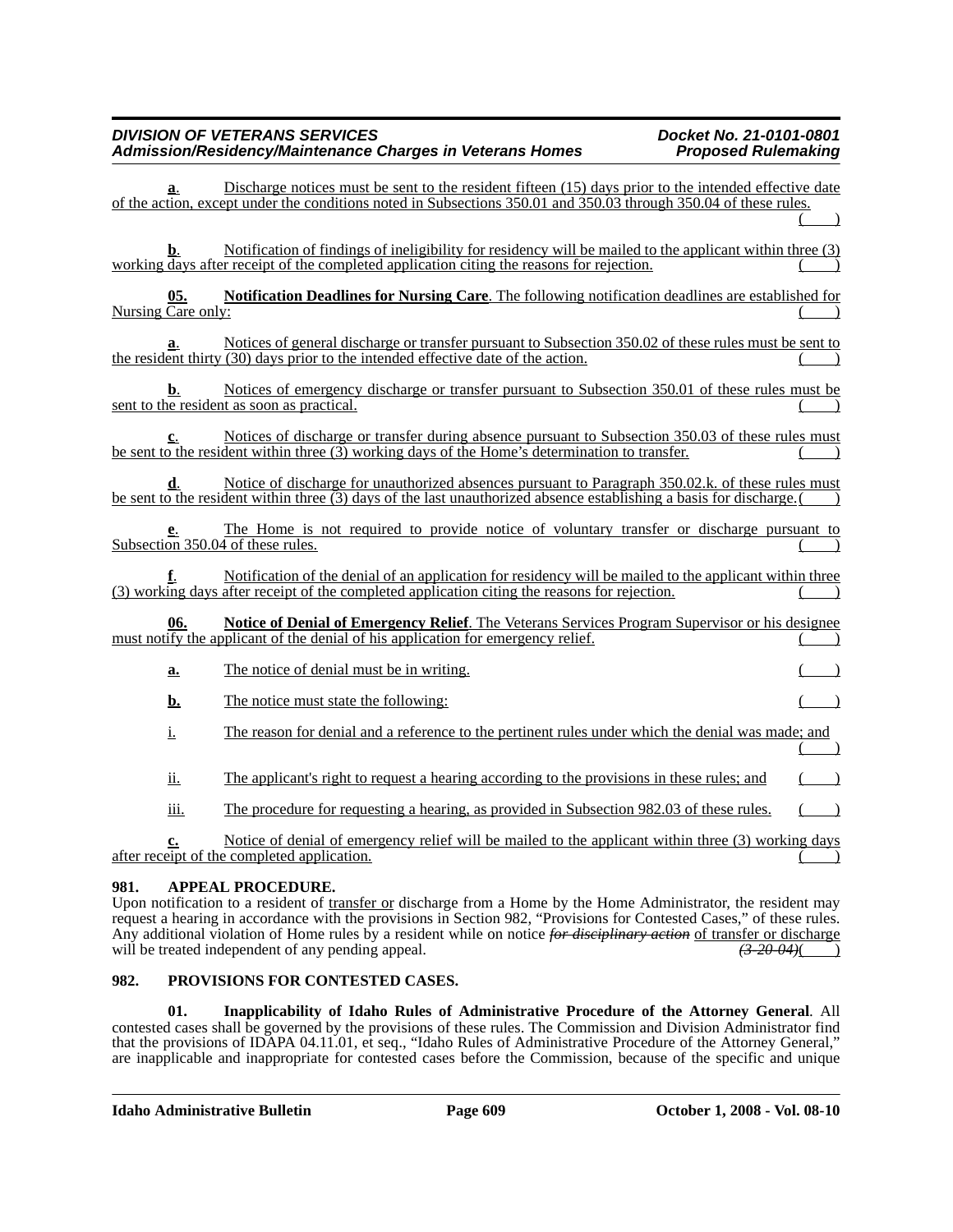requirements of federal and state law regarding notices, hearing processes, procedural requirements, time lines, and other provisions requiring the Division to adopt its own procedures pursuant to Section 67-5206(5)(b), Idaho Code, and hereby affirmatively promulgate and adopt alternative procedures and elect not to be governed by any of the provisions of IDAPA 04.11.01, et seq., "Idaho Rules of Administrative Procedure of the Attorney General."

(3-30-01)

**02. Hearing Rights**. *<del>Through compliance with these rules, r</del>Residents and applicants have the g rights to a hearing:* (3.30.01) following rights to a hearing:

**a.** If a resident of a Home is notified of *pending disciplinary action, including* transfer or discharge, the resident will be afforded an opportunity for a hearing *with the Commission*. A resident of a Home must attempt to resolve the *violations* bases stated on the notice of action through verbal discussions with the Home Administrator or his designee prior to submission of a written request for a hearing *before the Commission*. A resident will not be afforded an opportunity for a hearing based upon a voluntary transfer or discharge under Subsection 350.04 of these rules. *(3-20-04)*( )

**b.** If an application for residency in a Home is rejected, the applicant may request a hearing before the *Commission*. *(3-30-01)*( )

**c.** If an application for emergency relief is denied, the applicant may request a hearing *before the Commission*. *(3-30-01)*( )

*03. Notice of Action. The Home Administrator or his designee must notify the applicant/resident of any action to be taken regarding rejection of an application or discharge from a Home. (3-20-04) a. The notice of intended action must be in writing. (3-30-01) b. The notice must state the following: (3-30-01) i. The reason for the impending action and a reference to the pertinent rules under which the action is being brought or decision has been made; (3-30-01) ii. The effective date of the action; (3-30-01) iii. The applicant's/resident's right to request a hearing according to the provisions in Section 982 of these rules; and (4-2-08) iv. The procedure for requesting a hearing before the Commission, as provided in Subsection 982.05 of these rules. (4-2-08) c. The following notification deadlines are established for Domiciliary Care only: (3-30-01) i. Discharge notices must be sent to the resident three (3) days prior to the intended effective date of the action, except under the conditions noted in Subsection 350.01 of these rules. ii. Notification of findings of ineligibility for residency will be mailed to the applicant within three (3) working days after receipt of the completed application citing the reasons for rejection. (3-30-01) d. The following notification deadlines are established for Residential Care only: (3-30-01) i. Discharge notices must be sent to the resident fifteen (15) days prior to the intended effective date of the action, except under the conditions noted in Subsection 350.01 of these rules. (4-2-08) ii. Notification of findings of ineligibility for residency will be mailed to the applicant within three (3) working days after receipt of the completed application citing the reasons for rejection.* 

*e. The following notification deadlines are established for Nursing Care only: (3-30-01)*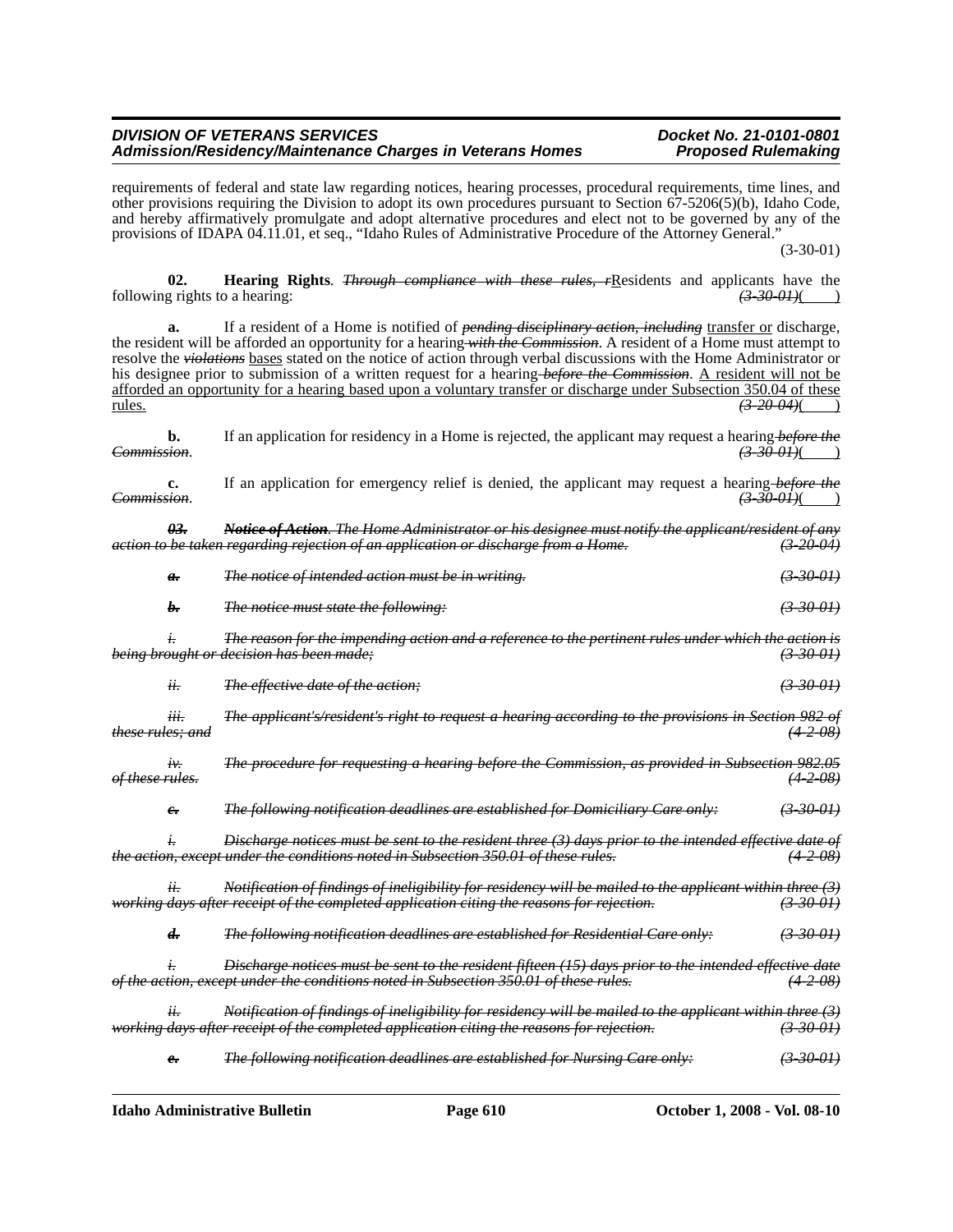| DIVISION OF VETERANS SERVICES                             |  |
|-----------------------------------------------------------|--|
| Admission/Residency/Maintenance Charges in Veterans Homes |  |

*i. Discharge notices must be sent to the resident thirty (30) days prior to the intended effective date of the action, except under the conditions noted in Subsection 350.01 of these rules. (4-2-08)*

*ii. Notification of findings of ineligibility for residency will be mailed to the applicant within three (3) working days after receipt of the completed application citing the reasons for rejection. (3-30-01)*

*04. Notice of Denial of Emergency Relief. The Veterans Services Program Supervisor or his designee must notify the applicant of the denial of his application for emergency relief. (3-30-01)*

| a.  | The notice of denial must be in writing.                                                               | $\left(3,30,01\right)$ |
|-----|--------------------------------------------------------------------------------------------------------|------------------------|
| h.  | <i>The notice must state the following:</i>                                                            | <del>(3-30-01)</del>   |
|     | The reason for denial and a reference to the pertinent rules under which the denial was made; and      | <del>(3-30-01)</del>   |
| ii. | The applicant's right to request a hearing according to the provisions in these rules; and $(3-30-01)$ |                        |

*iii. The procedure for requesting a hearing before the Commission, as provided in Subsection 982.05 of these rules. (4-2-08)*

*c. Notice of denial of emergency relief will be mailed to the applicant within three (3) working days after receipt of the completed application. (3-30-01)*

### **05. Requesting a Hearing**. (3-30-01)

**a.** A request for a hearing from a resident or an applicant for residency in a Home must be submitted through the Home Administrator to the Division Administrator for possible resolution or the scheduling *before the Commission* of a hearing. A resident's request must contain a description of what effort he has taken to satisfy the requirements of Paragraph 982.02.a. of these rules. *Any hearing conducted in accordance with these provisions will*<br>*be held during either a regular or special meeting of the Commission. be held during either a regular or special meeting of the Commission.* 

**b.** A request for a hearing from an applicant for emergency relief must be submitted through the Veterans Services Program Supervisor to the Division Administrator for possible resolution or the scheduling *before the Commission* of a hearing. *Any hearing conducted in accordance with these provisions will be held during either a regular or special meeting of the Commission.* 

**c.** A request for a hearing must be in writing and signed by the applicant/resident. (3-30-01)

**d.** A request for a hearing must be submitted within three (3) days of receipt of the written notice of action or denial. (3-30-01)

**e.** Pending a hearing, benefits will be continued or held in abeyance as follows:  $(3-30-01)$ 

i. Benefits for domiciliary care, residential care, and nursing care residents will not be continued when the transfer or discharge is an emergency discharge under Subsection 350.01 of these rules or a discharge for unauthorized absences under Paragraph 350.02.k. of these rules. *i*If the hearing request is made before the effective date of action and within three (3) days of receipt of the notice*.*, *N*no action will be taken by the Home Administrator on a general discharge under Subsection 350.02 of these rules, except Paragraph 350.02.k., or a transfer under Subsection 350.03 of these rules pending receipt of the *written decision of the Commission following the hearing,*<br>except under the conditions noted in Paragraph 350.01.a. of these rules final order. (4-2-08)( *except under the conditions noted in Paragraph 350.01.a. of these rules* final order.

*ii. Benefits for residential care residents will be continued if the hearing request is made before the effective date of action and within three (3) days of receipt of the notice. No action will be taken by the Home Administrator pending receipt of the written decision of the Commission following the hearing, except under the conditions noted in Paragraph 350.01.a. of these rules. (4-2-08)*

**Idaho Administrative Bulletin Page 611 October 1, 2008 - Vol. 08-10**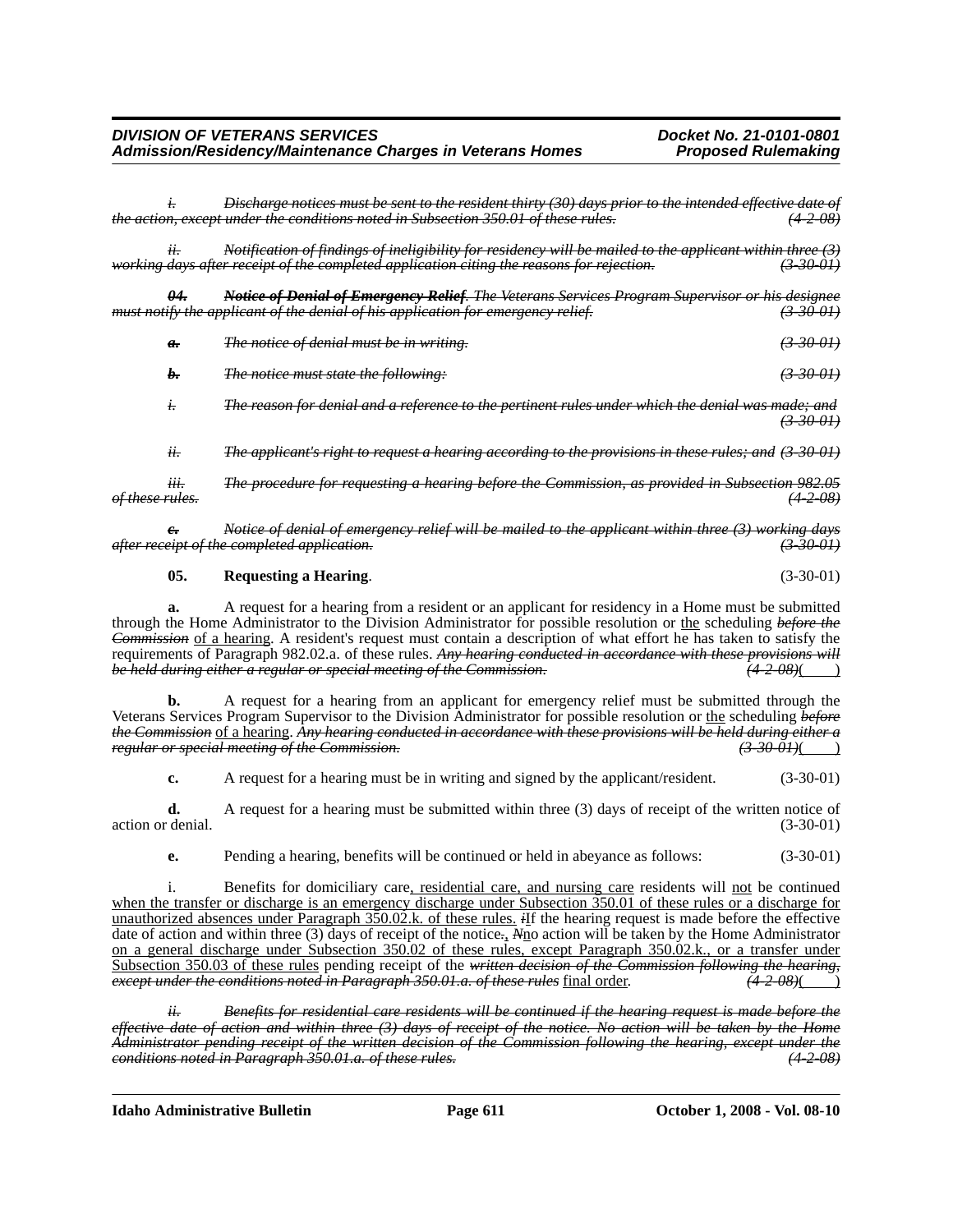*iii. Benefits for nursing care residents will be continued if the hearing request is made before the effective date of action and within three (3) days of receipt of the notice. No action will be taken by the Home Administrator pending receipt of the written decision of the Commission following the hearing, except under the conditions noted in Paragraph 350.01.a. of these rules. (4-2-08)*

i*v*i. Benefits for emergency relief applicants will not be granted until *the Commission renders a written decision following the hearing* issuance of the final order.

**f.** The Division Administrator will not accept a request for a hearing from a voluntary transfer or discharge pursuant to Subsection 350.04 of these rules.

### **983. PREHEARING PROVISIONS.**

The following general provisions are applicable to those phases of all *contested case proceedings* appeals which occur before the hearing is conducted unless precluded by statute or rule. *(3-30-01)*( )

*01. Limitation of Time Periods. In the event there is no other specific provision in these rules or in the Idaho Code, a resident, applicant, or other person aggrieved by any final decision of the agency shall have thirty-five (35) days to file an appeal of any adverse order or notice of decision of the Division, Division Administrator, or Home Administrator. (3-30-01)*

**0***2***1. Notice of Hearing**. *All parties in a contested case proceeding shall be afforded an opportunity* Upon the receipt of a timely request for a hearing *after reasonable notice*, *or within such time period as may be mandated by law. T***t**he hearing shall be arranged by the Division Administrator and a notice sent to all parties. The notice shall include: *(3-30-01)*(*)* and include: *(3-30-01)*(*)* and include: *(3-30-01)*(*)* and include: *(3-30-01)* (*)* and include: *(3-30-01)* (*)* and include: *(3-30-01)* (*)* and include: *(3-30-01)* (*)* and in **a.** A statement of the time, place and nature of the hearing; (3-30-01) **b.** A statement of the legal authority under which the hearing is to be held; (3-30-01) **c.** A reference to the particular sections of any statutes and rules involved; (3-30-01) **d.** A statement of the issues involved; (3-30-01) **e.** A statement that all documents to be relied upon by the *Commission* hearing officer to make its order or notice of decision, or otherwise related to the issues involved in the hearing and relied upon by any party, are to be filed with the Division Administrator and that each party must serve its own documents unless otherwise stated by law;  $\frac{(3-30-0.01)()}{2}$ **f.** A statement that all parties may be represented by counsel; and  $(3-30-01)$ **g.** A statement concerning advance requests for hearing transcripts pursuant to Subsection 983.08 of these rules.  $(3-30-01)$ **h.** The assignment of a hearing officer for the hearing. The Division Administrator may designate the Commission as a hearing officer. **Prehearing Conference**. The Division Administrator or *Commission* hearing officer may, upon written or other sufficient notice to all interested parties, hold a prehearing conference for the following purposes:  $(3-30-0)$ **a.** To formulate or simplify the issues; (3-30-01)

|    | To obtain admissions or stipulations of fact and of documents;             | $(3-30-01)$ |
|----|----------------------------------------------------------------------------|-------------|
| c. | To arrange for exchange of proposed exhibits or prepared expert testimony; | $(3-30-01)$ |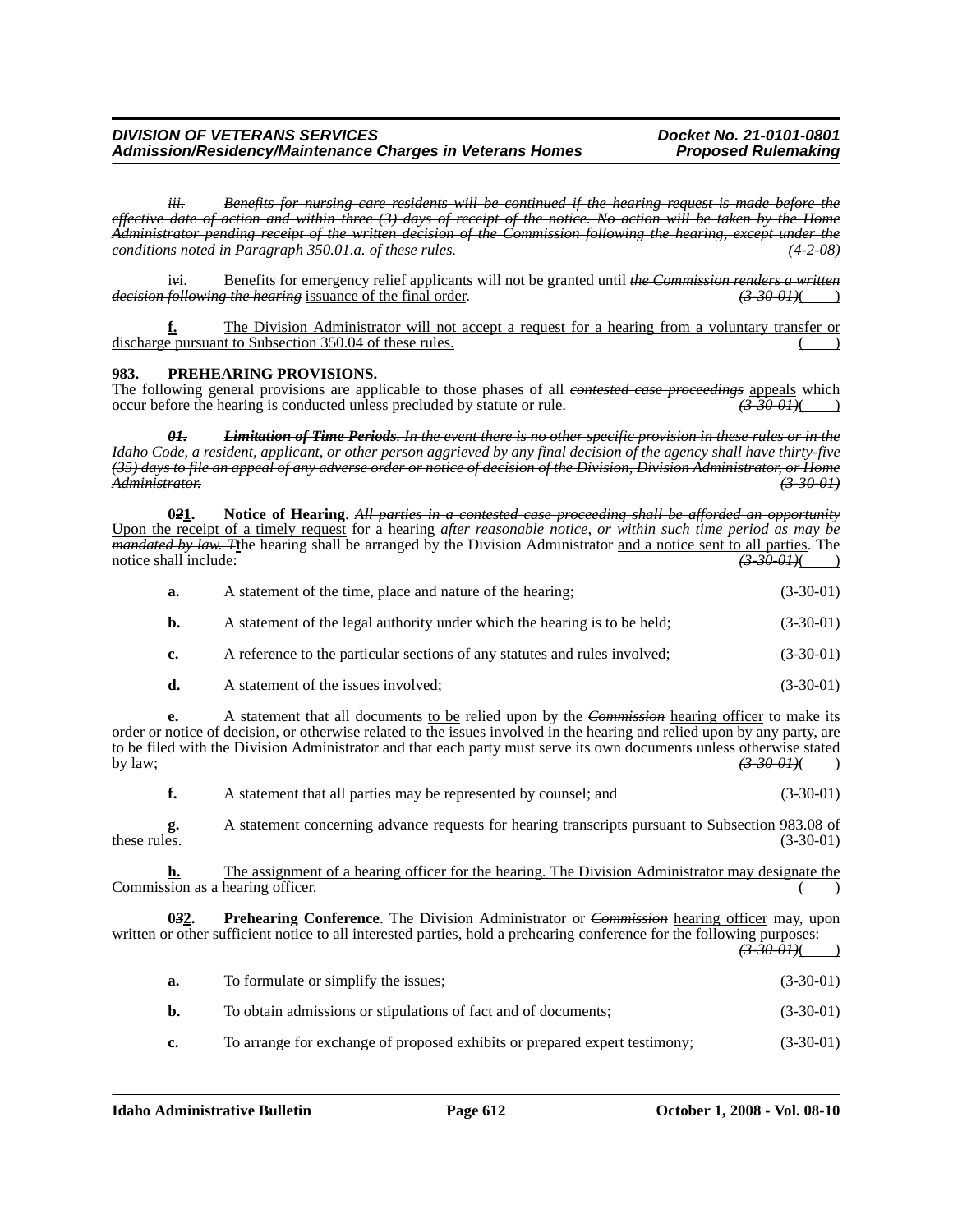**d.** To limit the number of witnesses; (3-30-01)

**e.** To determine the procedure at the hearing; and (3-30-01)

**f.** To determine any other matters which may expedite the orderly conduct and disposition of the proceeding.  $(3-30-01)$ 

**0***4***3. Disposition of Case Without a Hearing**. Unless precluded by law, disposition without a hearing may be made of any contested case by stipulation, agreed settlement, consent order, motions to dismiss, summary judgment, or default. (3-30-01)

**054.** Withdrawal of Appeal. The initiating party at any time may withdraw from any contested case ng upon serving written notice of withdrawal to the Division Administrator. (3-30-01) proceeding upon serving written notice of withdrawal to the Division Administrator.

**0***6***5. Withdrawal of Attorney or Representative**. Any attorney or other person representing a party in a contested case proceeding who wants to withdraw from such proceeding must immediately notify, in writing, the Division Administrator, and all involved parties. (3-30-01) Division Administrator, and all involved parties.

**0***7***6. Intervention**. Persons, other than the original parties to the proceeding, who are directly and substantially affected by the proceeding, may intervene if they first secure an order from the Division Administrator granting leave to intervene. (3-30-01)

**a.** Granting of Leave to Intervene. The granting of leave to intervene or to otherwise appear in any matter or proceeding shall not be construed to be a finding or determination that such party will or may be a party aggrieved by any ruling, order or decision of the agency for purposes of judicial review or appeal. (3-30-01)

**b.** Form and Content of Petitions. Petitions for leave to intervene must be in writing and must clearly:  $(3-30-01)$ 

i. Identify the proceeding in which it is sought to intervene, setting forth the name and address of the or: (3-30-01) intervenor; (3-30-01)

ii. Make a clear and concise statement of the direct and substantial interest of the intervenor in such proceeding and the relationship of the intervenor to the other parties; (3-30-01)

iii. State the manner in which such intervenor will be affected by such proceeding, outlining the and things relied upon by such intervenor as a basis for his request to intervene in such cause: (3-30-01) matters and things relied upon by such intervenor as a basis for his request to intervene in such cause;

iv. If affirmative relief is sought, the petition must contain a clear and concise statement of relief nd the basis thereof; and (3-30-01) sought and the basis thereof; and

v. A statement as to the nature and quantity of evidence the intervenor will present if such petition is granted.  $(3-30-01)$ 

**c.** Filing of Petitions. All petitions must be filed with the Division Administrator. Petitions to intervene and proof of service thereof on all other parties of record must be filed within seven (7) days after receiving notice of the proceeding, or if no notice is received, not less than fourteen (14) days prior to the date set for hearing and, if filed thereafter, must state a substantial reason for such delay; otherwise the petition will not be considered.

(3-30-01)

**0***8***7. Hearing Record**. The *Commission* hearing officer or the Division Administrator will arrange for a record to be made of the *contested case* hearing. The record must be a verbatim record and it will be *magnetically* recorded by *two (2)* a recording devices, unless a party requests a stenographic recording by a certified court reporter, in writing, at least seven (7) days prior to the date of hearing. The record shall be transcribed at the expense of the party requesting a transcription, and prepayment or guarantee of payment may be required. Once a transcription is requested, any party may obtain a copy at the party's own expense. The recorded proceedings will be provided to the Division Administrator for inclusion into the record. The Division shall maintain an official record of each contested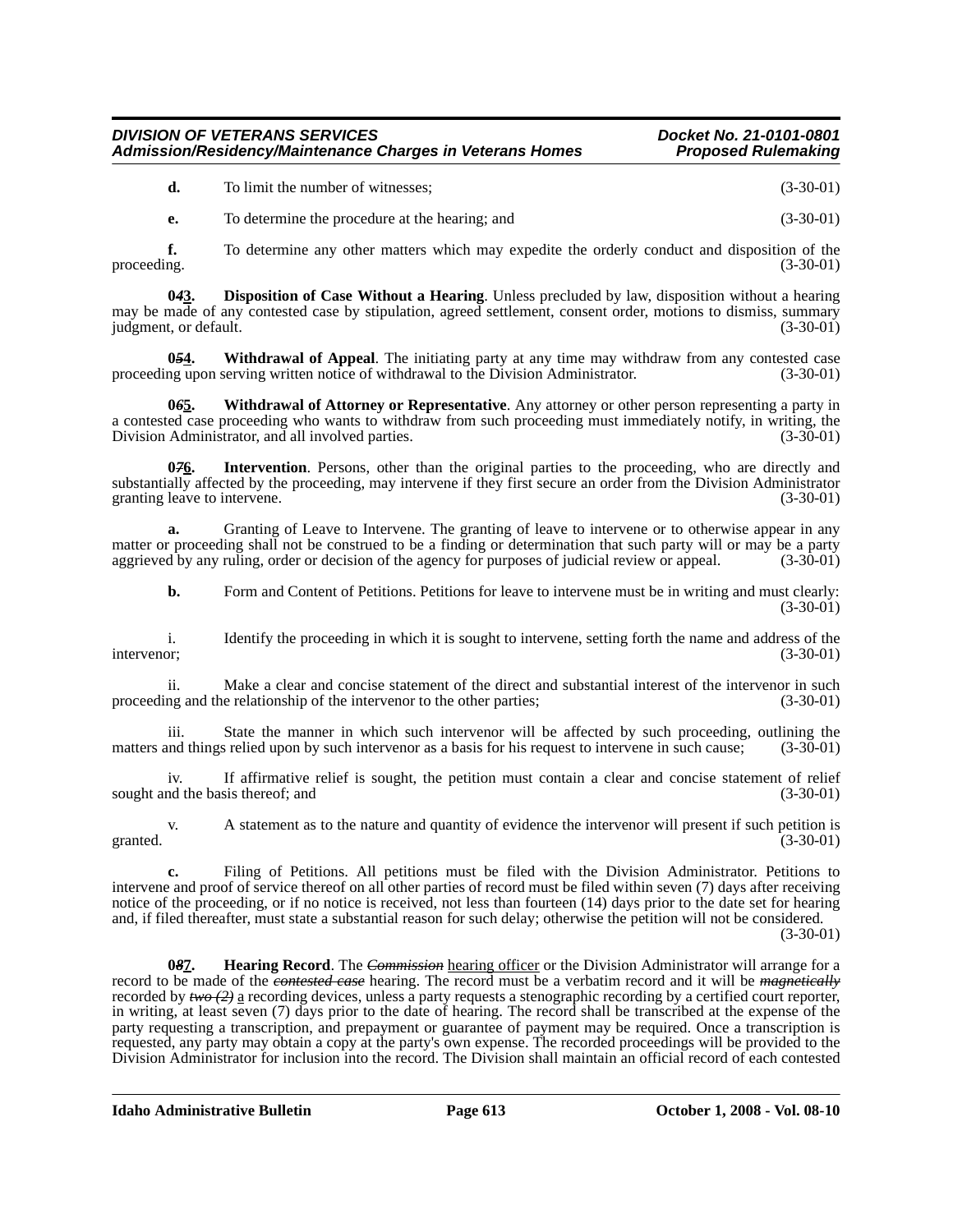case for a period of not less than six (6) months after the expiration of the last date for judicial review, unless otherwise provided by law. The record shall include all notices of proceedings, pleadings, motions, briefs, petitions and intermediate rulings, evidence received or considered, any oral or written statements allowed by the *Commission* hearing officer or the Division Administrator, statement of matters officially noticed, offers of proof and objections and rulings thereon, the recording of the proceedings or any transcript of all or part of the proceedings, staff memoranda or data submitted to the *Commission* hearing officer or the Division Administrator in connection with the proceeding, and any recommended order, preliminary order, final order or order on reconsideration.  $(3-30-01)$ 

**0***9***8. Subpoenas**. Where authorized by law, *T*The *Commission* hearing officer may compel the attendance of specific persons and the production of specific documents, materials, or objects at any *contested case proceeding* hearing by subpoena issued by the Division Administrator. (3-30-01) (3-30-01)

*1***09. Stipulations**. The parties to a contested case proceeding may stipulate as to any fact at issue, either by written stipulation or by oral statement shown upon the record. Any such stipulation shall be binding upon all parties so stipulating and may be considered by the *Commission* hearing officer and the Division Administrator. The *Commission* hearing officer and the Division Administrator may require proof by evidence of any facts stipulated to, notwithstanding the stipulation of the parties.  $\overline{(3\cdot30\cdot01)()}$ notwithstanding the stipulation of the parties.

**1***1***0. Rules of Civil Procedure**. As contested case proceedings and hearings are informal, the Idaho Rules of Civil Procedure shall not apply. The *Commission* hearing officer shall provide the procedure at the hearing, as required by the provisions of Section 67-5242(3), Idaho Code.  $\overline{(3\cdot30\cdot01)(})$ as required by the provisions of Section 67-5242(3), Idaho Code.

**1***2***1. Discovery**. Prehearing discovery shall be strictly limited to obtaining the names of witnesses and copies of documents the opposing party intends to offer or present at the hearing. The *Commission* hearing officer may order disclosure of this information if a party refuses to comply after receiving a written request.

*(3-30-01)*( )

**13<u>2</u>. Briefing Schedule**. The *Commission* hearing officer may require briefs and written memoranda to by the parties, and may establish a reasonable briefing schedule.  $\overrightarrow{(3\,30\,01)}}$ be filed by the parties, and may establish a reasonable briefing schedule.

**1***4***3. Informal Disposition**. Unless otherwise prohibited by statute or rule, the *Commission* hearing officer may decline to initiate a contested case. Informal disposition may be made of any contested case by negotiation, stipulation, agreed settlement or consent order, which informal settlement is encouraged. The parties may stipulate as to the facts, reserving their right to appeal to a court of competent jurisdiction on issues of law. The *Commission* hearing officer may request such additional information as may be required to decide whether to initiate or to decide a contested case. If the *Commission* hearing officer declines to initiate or decide a contested case, a brief statement of the reasons for that decision will be furnished to all persons or parties involved. This disposition of a contested case by informal disposition shall be a final agency action pursuant to Section 67-5241, Idaho Code.

 $(3-30-01)$ 

## **984. HEARING PROVISIONS.**

The following general provisions are applicable to those phases of all *contested case proceedings which occur during*<br>(3-30-01)(1)<br>(3-30-01)(1) *the* hearings. unless precluded by statute or rule.

*01. Classification of Proceedings. Proceedings before the Commission will be classified according to their nature, the relief sought, the need for proof, and the requirements of due process.* 

*02. Formal Complaints and Petitions. Complaints and petitions must be in writing and shall set forth clearly and concisely the grounds of the complaint and a statement of the facts, actions or things done or omitted. Facts constituting such acts or omissions, together with citations, statutes, or rules involved, should be stated, together with the dates on which the acts or omissions occurred. The initial pleading of each party must provide the name and the address of the complainant or petitioner or representative, together with the name, address and telephone number of his attorney, if any, upon the complaint or petition. Service of documents on the named representative or attorney is valid service upon the party for all purposes.* 

**0***3***1. Computation of Time**. In computing any period of time relating to a *contested case proceeding* hearing, the first day of the period is not to be included. The last day of the period is to be included unless it is a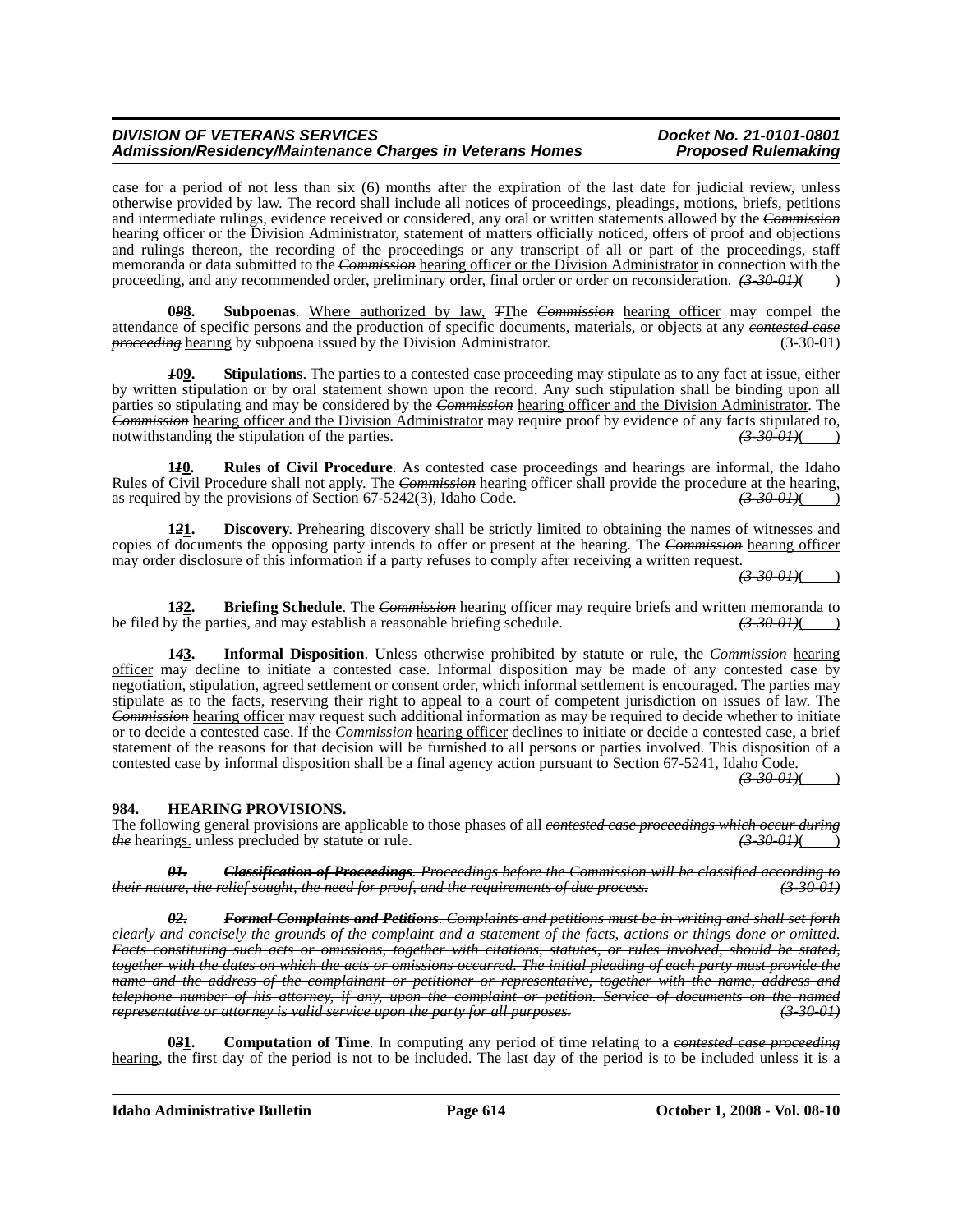Saturday, Sunday or legal holiday, in which case the period runs until 5 p.m. of the next working day, unless otherwise provided by law.  $\left(3.300H\right)\left(2.300H\right)$ otherwise provided by law. *(3-30-01)*( )

**0***4***2. Service of Documents**. Documents concerning *contested case proceedings* hearings must be served as follows:  $\left(3-30-01\right)$   $\left(4-30-01\right)$ 

**a.** All pleadings, briefs and subsequent papers must be served upon every party of record concurrently filing with the Division Administrator. (3-30-01) with the filing with the Division Administrator.

**b.** All notices and orders required to be served, other than the initial complaint or petition, must be served in person or by first-class mail. (3-30-01)

**c.** The initial complaint or petition must be served in person or by certified mail.  $(3-30-01)$ 

**c.** The initial *complaint or petition* hearing request must be served in person or by certified mail.  $(3-30-01)$ ( )

**d.** Service by first-class or certified mail will be deemed complete when the document, properly addressed and stamped, is deposited in the United States mail. The postmark shall be the determinant date for all time  $\frac{1}{3}$  lines. (3-30-01)

**e.** Proof of service must accompany all documents when they are filed with the *hearing coordinator* Administrator. (3.30.01) Division Administrator. *(3-30-01)*( )

**053.** *Commission* **Hearing Officer Authority**. The *Commission* hearing officer shall, in the context of ceeding and unless precluded by law, have the discretion, power and authority to:  $\left(3.300J\right)()$ each proceeding and unless precluded by law, have the discretion, power and authority to:

| a.                   | Determine the order of presentation;                                                           | $(3-30-01)$ |
|----------------------|------------------------------------------------------------------------------------------------|-------------|
| b.                   | Grant or deny petitions for reconsideration;                                                   | $(3-30-01)$ |
| c.                   | Determine the need, if any, for consolidation;                                                 | $(3-30-01)$ |
| d.                   | Rule on all evidentiary questions;                                                             | $(3-30-01)$ |
| е.                   | Rule on motions and objections and dispose of procedural requests;                             | $(3-30-01)$ |
| f.<br>postponements; | Determine the need for prehearing conferences, recesses, adjournments, hearings on motions and | $(3-30-01)$ |
| g.                   | Administer oaths and affirmations;                                                             | $(3-30-01)$ |
| h.                   | Examine witnesses;                                                                             | $(3-30-01)$ |
| i.                   | Issue subpoenas or request orders in the form of subpoenas as provided by law;                 | $(3-30-01)$ |
| j.                   | Prescribe general rules of hearing decorum and conduct;                                        | $(3-30-01)$ |
| k.                   | Regulate the course of the proceeding;                                                         | $(3-30-01)$ |
|                      |                                                                                                |             |

**l.** Formulate a reasoned statement in support of the decision. Findings of fact should be set forth in statutory language and shall be accompanied by a concise and explicit statement of the underlying facts of record supporting the findings. (3-30-01) (3-30-01)

**m.** Perform any functions including those set forth in Sections 67-5241 through 67-5251, Idaho Code;<br>(3-30-01) and  $(3-30-01)$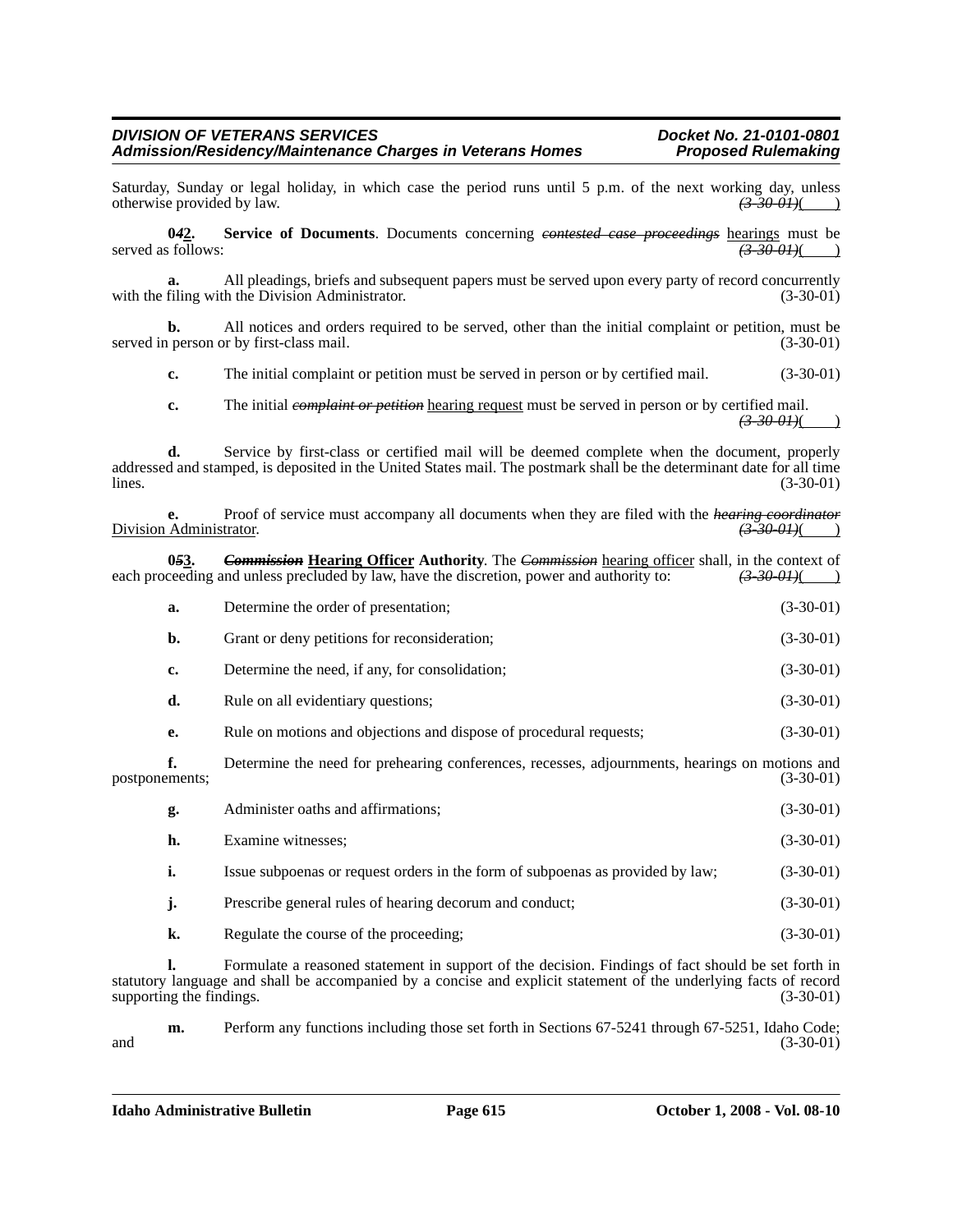**n.** All other functions specifically authorized by statute or rule.  $(3-30-01)$ 

**o.** The *Commission* hearing officer shall not have the jurisdiction or authority to invalidate any federal tatute, rule, or regulation.  $\left(3-30-0+1\right)$ or state statute, rule, or regulation.

**064.** Ex Parte Consultations. Ex parte communications between the *Commission* hearing officer and  $\alpha$  to a contested case proceeding are precluded pursuant to Section 67-5253, Idaho Code.  $\left(3\text{-}30\text{-}01\right)$ any party to a contested case proceeding are precluded pursuant to Section 67-5253, Idaho Code.

**07<u>5</u>. Representation by Counsel**. Any party in a contested case proceeding may be represented by at the party's own expense. (3-30-01) counsel, at the party's own expense.

**0***8***6. Open Hearings**. All *contested case* hearings *must* may be open to the public, unless precluded by law. *Unless otherwise permitted by* When the Commission is acting as a hearing officer, hearings shall be held during regular meetings of the Commission unless otherwise scheduled by the Commission and will be arranged by the Division Administrator. *(3-30-01)*(*3-30-01)*(

**0***9***7. Testimony Under Oath**. All testimony to be considered, with the exception of matters officially noticed or entered by stipulation, must be given under oath, as administered by the *Commission* hearing officer or other authority authorized to administer oaths. other authority authorized to administer oaths.

*1***08. Appearance and Representation**. Any party to a proceeding may appear and be heard in person or may authorize an attorney to represent the party at the party's own expense. Unless otherwise *expressly allowed* prohibited by *these rules,* law and with the prior approval of the *Commission* hearing officer, a party may be assisted, but not represented, by a friend or relative. When a party chooses to appear in person and does not speak or understand the English language, an interpreter shall be allowed to interpret under oath. The interpreter shall not be allowed to act as a representative of the party and shall act at the party's own expense. allowed to act as a representative of the party and shall act at the party's own expense.  $(3-30-0.01)()$ 

**Default**. If a party fails to appear at a scheduled hearing or at any stage of a contested case without good cause and reasonable notice to the *Commission* hearing officer and to all other parties, the *Commission* hearing officer may enter a notice of proposed default order against the nonappearing party. A default order may be altered or set aside upon petition filed within seven (7) days of service of the order showing sufficient good cause stating the grounds relied on, and providing reasonable notice to all parties.  $\left(3.300H\right)$ grounds relied on, and providing reasonable notice to all parties.

**1***2***0. Order of Presentation and Burden of Proof**. At any contested case hearing, the party having the burden of proof *(usually the petitioner or complainant)* shall be the first to present testimony unless the *Commission* hearing officer determines otherwise. Unless otherwise determined, in advance, by the *Commission* hearing officer, the burden of proof shall be preponderance of the evidence. the burden of proof shall be preponderance of the evidence.

**1***3***1. Evidence**. Pursuant to Section 67-5251, Idaho Code, the hearing shall be informal and technical rules of evidence shall not apply, except that irrelevant, immaterial, incompetent, duly repetitious evidence, or evidence excludable on constitutional or statutory grounds protected by the rules of privilege recognized by law may be excluded. Hearsay evidence may be received if it is relevant to or corroborates competent evidence, but shall not be the sole basis for any finding of fact. Any part of the evidence may be received in written form if doing so will expedite the hearing without substantially prejudicing the interest of any party. Documentary evidence may be received in the form of copies or excerpts if the original is not readily available. (3-30-01)

**1***4***2. Testimony by Telephone or Other Electronic Means**. With the prior approval of the *Commission* <u>hearing officer</u>, witnesses may testify by telephone or other electronic means, provided the examination and responses are audible to all parties.  $\left(3-30-0.01\right)$ responses are audible to all parties.

## **1***5***3. Official Notice**. (3-30-01)

**a.** Discretionary Notice. Notice may be taken of judicially cognizable facts by the *Commission* hearing officer on its own motion or on motion of a party. In addition, notice may be taken of generally recognized technical or scientific facts within the *Commission's* hearing officer's specialized knowledge. Parties shall be notified either before or during the hearing, or by reference in preliminary reports or otherwise, of the material noticed including any staff memoranda or data, and the parties shall be afforded an opportunity to contest the material so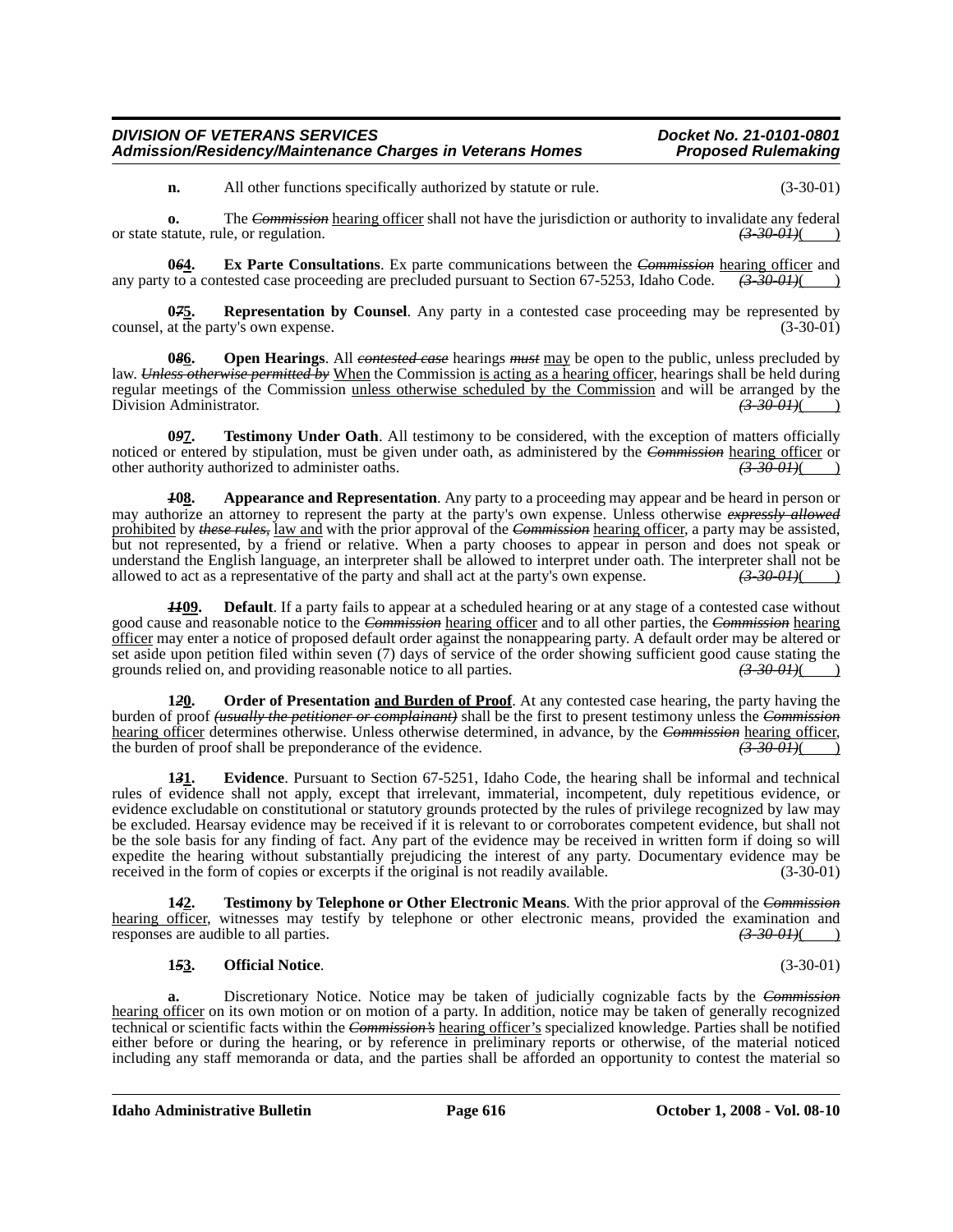noticed. The *Commission's* hearing officer's experience, technical competence, and specialized knowledge may be utilized in the evaluation of the evidence. utilized in the evaluation of the evidence.

**b.** Mandatory Notice. For all hearings, the *Commission* hearing officer must take official notice of the following materials on its own motion or on the motion of any party. Objections going to such notice must become a part of the record. For the purposes of the hearing, it is established as true without proof that the following are admissible, valid and enforceable:  $\frac{(3-30-0.01)(1)}{2}$ admissible, valid and enforceable:

| i.   | Rules of the Division and other state agencies;                  | $(3-30-01)$ |
|------|------------------------------------------------------------------|-------------|
| ii.  | Federal regulations;                                             | $(3-30-01)$ |
| iii. | The constitution and statutes of the United States and Idaho;    | $(3-30-01)$ |
| iv.  | Public records; and                                              | $(3-30-01)$ |
| V.   | Such other materials that a court of law must judicially notice. | $(3-30-01)$ |

**14. Hearing Officer Decision**. The hearing officer will issue a written order as provided in Section 67-  $5243$ , Idaho Code.

**a**. Recommended orders will contain a statement of the schedule for review of that order by the Division Administrator.

**b.** Preliminary orders will include notice of the right to seek a review of the order by the Division Administrator and a statement that the order will become final without a request for such review. A request for review shall be field no later than fourteen (14) days following the issuance of the preliminary order, unless a request for reconsideration by the hearing officer is filed prior to the expiration of such fourteen (14) day period. If a petition for reconsideration is made, a request shall be field within fourteen (14) days of the hearing officer's order disposing of the petition or the deemed denial of the petition pursuant to Section 67-5243, Idaho Code.

**c**. A party may file a motion for reconsideration with the hearing officer no later than fourteen (14) days following the issuance of the preliminary order or the recommended order.

**1***6***5. Contents of the Record**. Pursuant to Section 67-5249(2), Idaho Code, the record in a contested case proceeding shall be kept by the Division Administrator, on behalf of the *Commission* hearing officer, and must include the following:<br>(3-30-01) include the following:

|       | a. | All notices, pleadings, motions and rulings;                                                    | $(3-30-01)$ |
|-------|----|-------------------------------------------------------------------------------------------------|-------------|
|       | b. | All evidence received or considered;                                                            | $(3-30-01)$ |
|       | c. | A statement of all matters officially noticed;                                                  | $(3-30-01)$ |
|       | d. | A record of testimony and offers of proof, objections and rulings thereon;                      | $(3-30-01)$ |
|       | e. | A record of proposed findings and exceptions;                                                   | $(3-30-01)$ |
|       | f. | Any decision, opinion, or report by the Commission;                                             | $(3-30-01)$ |
| case: | g. | All staff memoranda or data submitted to the Commission in connection with consideration of the | $(3-30-01)$ |
|       | h. | All briefs or memoranda submitted by any party; and                                             | $(3-30-01)$ |
|       | i. | Any recommended order, preliminary order, final order, or order on reconsideration.             | $(3-30-01)$ |